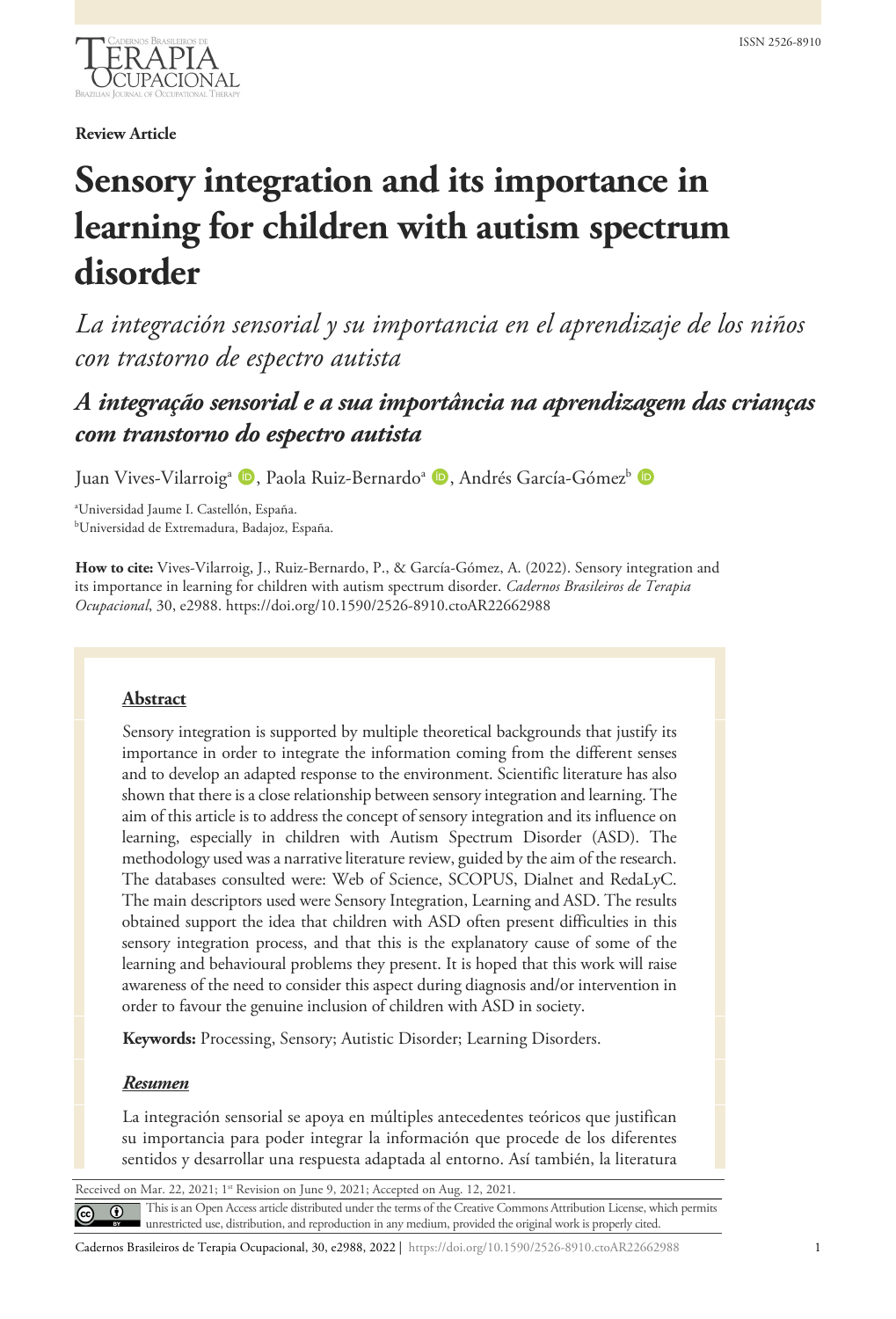científica ha demostrado que existe una estrecha relación entre la integración sensorial y el aprendizaje. El objetivo de este artículo es abordar el concepto de integración sensorial y su influencia en el aprendizaje, en especial, de los niños con Trastorno de Espectro Autista. La metodología utilizada ha sido mediante una revisión bibliográfica de tipo narrativa, orientada por el objetivo de la investigación. Las bases de datos consultadas han sido: Web of Science, SCOPUS, Dialnet y RedaLyC. Y los principales descriptores han sido Integración Sensorial, Aprendizaje y Trastorno de Espectro Autista (TEA). Los resultados obtenidos apoyan la idea de que los niños con TEA suelen presentar dificultades en este proceso de integración sensorial, siendo ésta la causa explicativa de algunos de los problemas de aprendizaje y conducta que presentan. Se espera que a partir de este trabajo se potencie una toma de conciencia de la necesidad de considerar este aspecto durante el diagnóstico y/o la intervención para así favorecer una auténtica inclusión de los niños con TEA en la sociedad.

**Palabras clave:** Procesamiento Sensorial, Trastorno Autístico, Dificultades del Aprendizaje.

#### *Resumo*

A integração sensorial é estudada por múltiplas abordagens teóricas que justificam a sua importância para integrar a informação proveniente dos diferentes sentidos e desenvolver uma resposta adaptada ao ambiente. Além disso, a literatura científica tem demonstrado que existe uma relação estreita entre a integração sensorial e a aprendizagem. O objetivo deste artigo é abordar o conceito de integração sensorial e a sua influência na aprendizagem, especialmente em crianças com transtorno do espectro autista. A metodologia utilizada foi uma revisão narrativa da literatura, orientada pelo objetivo da investigação. As bases de dados consultadas foram: Web of Science, SCOPUS, Dialnet, RedaLyC. Os principais descritores foram: Integração Sensorial, Aprendizagem e Transtorno do Espectro Autista (TEA). Os resultados obtidos apoiam a ideia de que as crianças com TEA frequentemente apresentam dificuldades neste processo de integração sensorial e que esta é a causa explicativa de alguns dos problemas de aprendizagem e comportamento que elas apresentam. Espera-se que este trabalho sensibilize para a necessidade de considerar este aspecto durante o diagnóstico e/ou intervenção a fim de favorecer a inclusão real das crianças com Transtorno do Espectro Autista na sociedade.

**Palavras-chave:** Processamento Sensorial; Autismo, Dificuldades de Aprendizagem.

# **Introduction**

Within the explanatory theories on the neuropsychological bases of Autism Spectrum Disorders (ASD), disorders of sensory origin have been gaining momentum in recent years (Robertson & Baron-Cohen, 2017). The work initiated by Ayres in the 1970s emphasises this approach (Ayres, 1960, 1972).

This paper begins by addressing the concept of perception, understanding it as a complex mental process that the person constructs from their own experiences and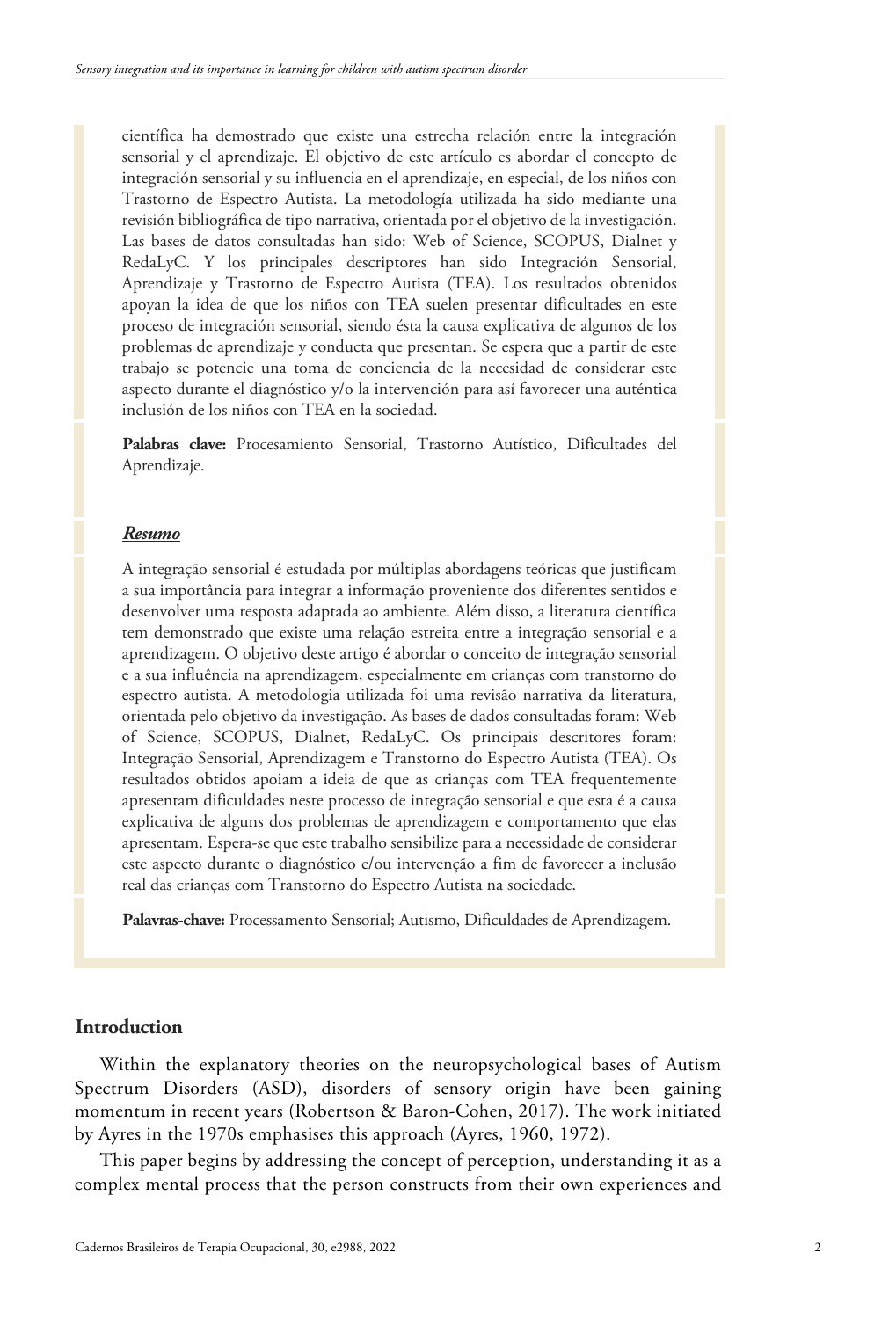the information they receive from the outside through receptor organs arranged throughout the body (Fernández-Abascal et al., 2001).

In order to understand how the nervous system is responsible for collecting and interpreting this information, the idea of sensory integration is also introduced. A detailed explanation will be given from the moment of collection of isolated information from the senses to the moment the nervous system creates a response to adapt to the environment. For this purpose, the theory of sensory integration of Ayres (1972) will be addressed.

Subsequently, the evidence found on how people with ASD present dysfunctions in the sensory integration process is pointed out. These sensory peculiarities were included for the first time in 2013 as a diagnostic criterion in the Diagnostic and Statistical Manual of Mental Disorders, DSM-5 (American Psychiatric Association, 2013).

The article goes on to outline the sensory integration difficulties presented by people with ASD. For some authors, these difficulties are presented as dysfunctions, for others they are considered as sensory experiences, as they are not all dysfunctional, but simply different.

Therefore, the aim of this article is to address the concept of sensory integration and its influence on learning, especially in children affected by ASD.

#### **Methodology**

The methodology used for this article is based on a narrative literature search (Aguilera Eguía, 2014), guided by the objective established for this article, which is set out in the introduction. The keywords were derived from this objective: Sensory Integration, Learning and Autism Spectrum Disorder. As the selected articles were read, new keywords were added: Dysfunction and Perception. The bibliographic review was carried out in Spanish and English. The following databases were used: WOS, SCOPUS, Dialnet and RedaLyC. Subsequently, the results of each article were placed in a table according to the topic investigated.

# **Comments and Results**

### **The concept of sensory integration: from sensation to perception**

The human organism contacts the world around us through a complex network of receptors spread throughout the body. These receptors constantly send information to the nervous system about what is happening around and within us. Varela et al. (2014) comment that, though the five senses (sight, hearing, taste, touch and smell) are familiar to us, we also have the proprioceptive and vestibular systems.

Consequently, perception is the process by which the organism collects, interprets and understands information from the outside world through the senses (Bogdashina, 2007). Osorio (2018) defines this concept as a basic psychological process whereby a subject interprets the sensory, considering that there is a differentiation between the perception of external stimuli and their integration, to give a global sense to the experience to which we can lend meaning or symbolise.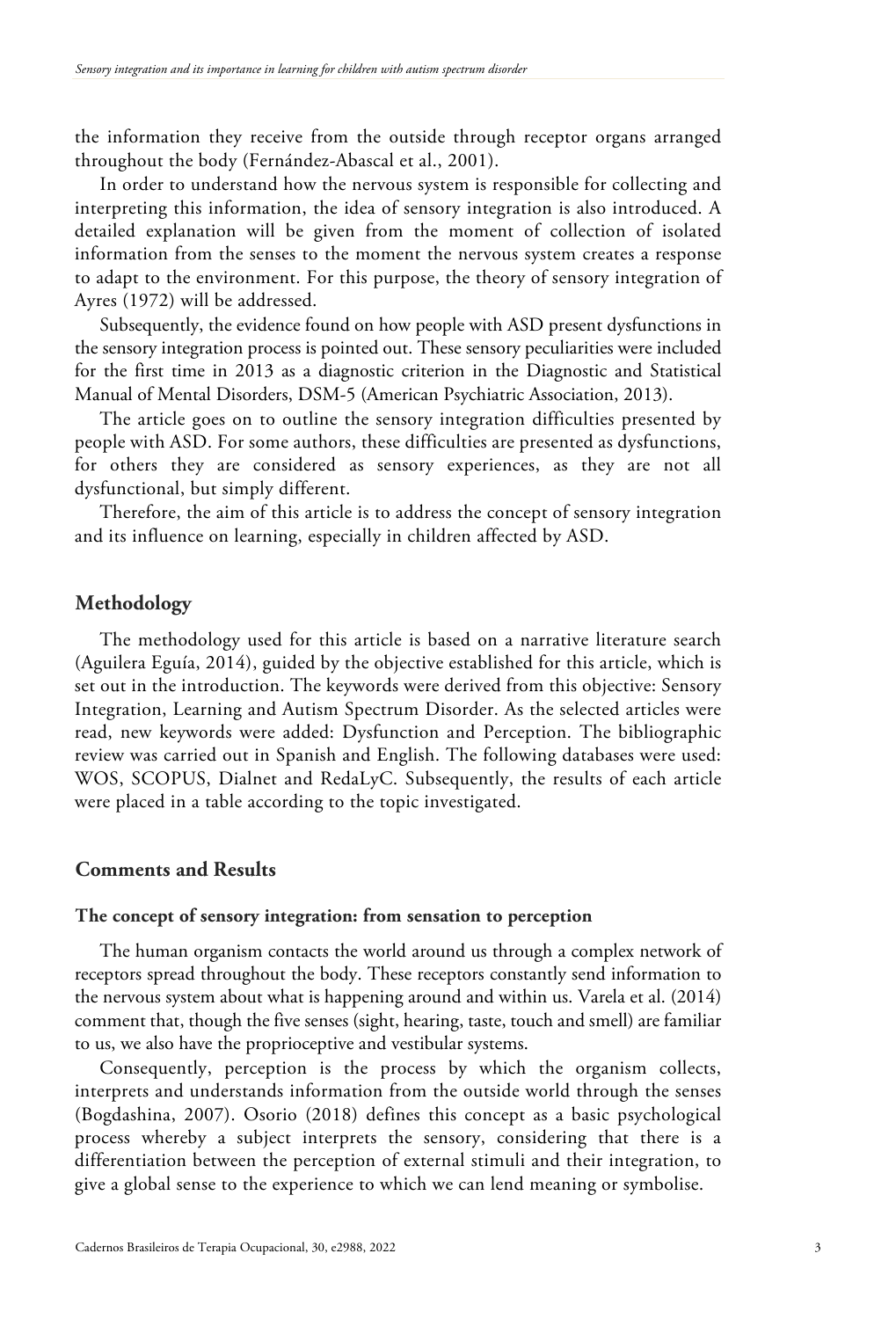Sherrington (1906), quoted in Swazey (1968), already made an initial classification of receptors, attributing an exteroceptive function to vision and touch, and a proprioceptive function to the vestibular system, muscle and joint receptors. Bogdashina (2007) later stated that the receptors responsible for sensing stimuli can be of two types, as presented in Table 1 below.

| Table 1. Type of receivers. |  |  |
|-----------------------------|--|--|
|-----------------------------|--|--|

| Type of receivers | <b>Function</b>                                                                                | Are divided into                                         |
|-------------------|------------------------------------------------------------------------------------------------|----------------------------------------------------------|
| Exteroceptive     | They pick up stimuli from the<br>outside.                                                      | Distance: Sight, Hearing, Smell<br>Contact: Taste, Touch |
| Interoceptive     | They pick up stimuli from within us.<br>They report the position and<br>movements of the body. | Proprioceptive System Vestibular<br>System               |

Source: Own elaboration based on Bogdashina (2007).

These senses operate independently, sending information to the brain, which then processes, analyses and interprets it to provide a coherent response. This is what Varela et al. (2014) refer to as the three basic pillars of the sensory integration process: registration, interpretation and response.

Lázaro (2008) comments that each sense interacts with the rest, thus enabling a complete composition of who we are, where we are and what is around us.

In their work, Del Moral et al. (2013) state that the way in which each person processes the information received by the sensory organs depends on biological, environmental or genetic factors, and even on personal experience. This theory of sensory integration seeks an in-depth understanding of occupational behaviour and performance and, in particular, the factors that limit or interfere with this performance.

Based on neuroscience, Ayres (1972) established a theoretical framework in which she laid the neurophysiological foundations that direct, on the one hand, the sensory process and, on the other, its possible alterations. For this purpose, he established six premises in his work:

- 1. Based on the existence of plasticity in the central nervous system, intervention can have a direct effect on the brain;
- 2. There is an evolutionary sequence in the interactive sensory process;
- 3. The brain is organised hierarchically, although the neural systems are all integrated;
- 4. When an adaptive response occurs, the sensory integration function is set in motion. Sensory integration must function simultaneously with the adaptive response;
- 5. Children have a spontaneous tendency to develop sensory integration;
- 6. This is manifested in their participation in sensory–motor activities.

Ayres (2008) describes sensory integration as a puzzle that unites all the parts. She defines this concept as the neurological process that makes it possible to organise sensations from both the body and the environment, giving an adaptive response and enabling us to interact effectively with the environment around us. She considers it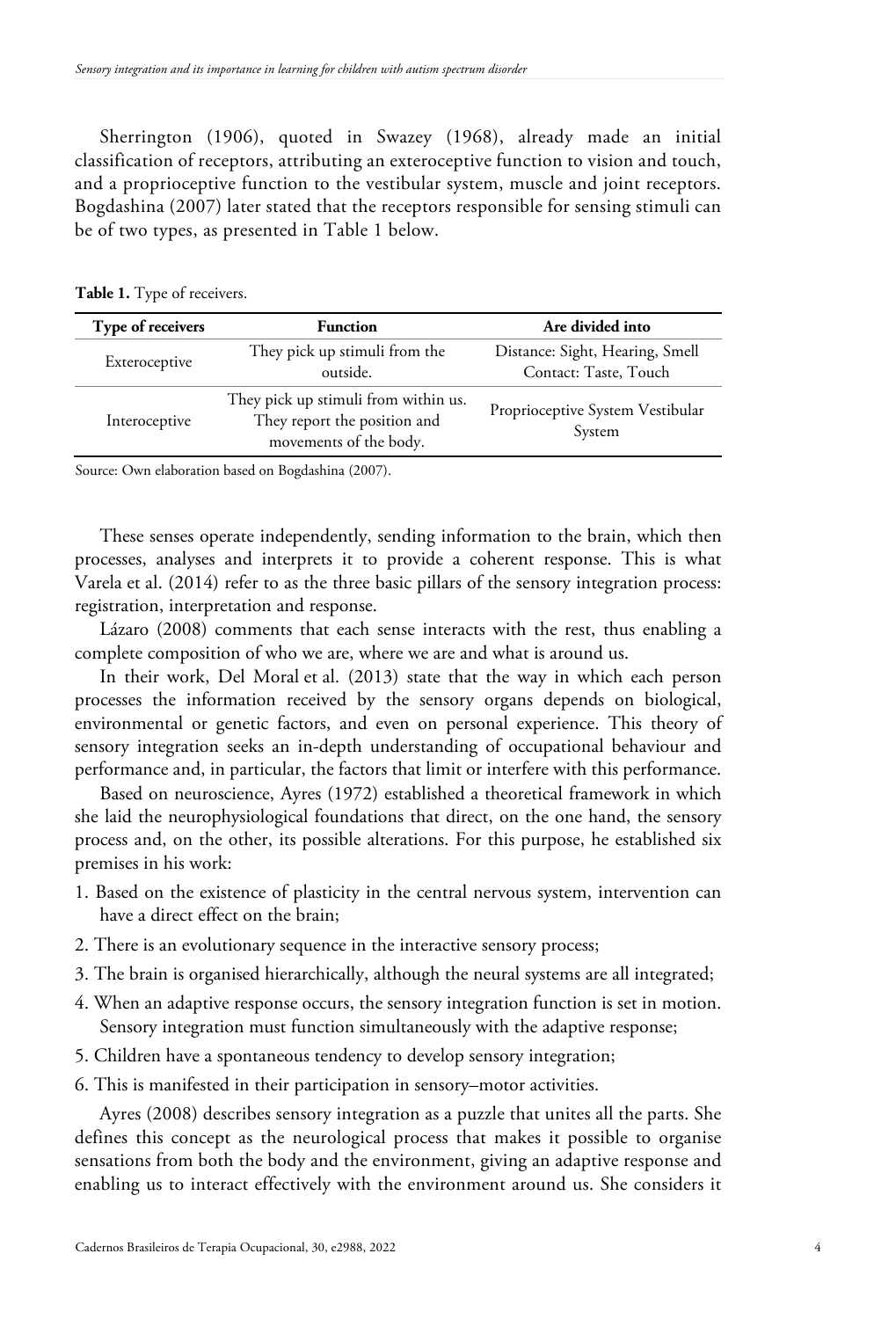the basis for further aspects of development: emotional, cognitive, communicative and motor. For this author, it is a form of organisation that entails arranging various parts to construct a whole so that something is integral when its parts work harmoniously as a unit.

In this theoretical framework, Ayres (2008) spoke of recovery of multisensory perceptions and adaptive responses generated by the nervous system that would follow the sequence shown in Figure 1.



Source: Own elaboration based on Ayres (2008).

Del Moral et al. (2013) explain this sequence starting with registration, whereby external stimuli and those from the body enter through the tactile, olfactory, gustatory, visual, auditory, proprioceptive and vestibular senses. Subsequently, the nervous system regulates the intensity with which each stimulus arrives, using mechanisms of inhibition and excitation. The most important information is filtered out to avoid stimulus overload. Subsequently, in the discrimination phase, the stimuli are organised, and the different stimuli are interpreted in terms of their characteristics and level of importance. Finally, in the integration phase, the stimuli from different senses are brought together so that the brain can respond in the most adaptive way possible.

In summary, the theory of sensory integration (Ayres, 1972) was devised to describe, explain and predict the specific relationships between neurological functioning, sensorimotor behaviour and academic learning. This theory is defined as a process by which the brain receives, organises and interprets information from the senses and then responds. Miller et al. (2007) prefer to use the term sensory processing. Fröhlich (1993) contributed the concept of basal stimulation to refer to the process of perception–motricity–perception, in which he understands perception as an active process of gathering information from the environment from which it derives meaning.

Frostig & Horne (1964) used terms such as perceptual motor or sensorimotor, giving importance to visual and auditory perception, without emphasising tactile, proprioceptive or vestibular perception. The latter are considered fundamental by Bundy et al. (2002) and reaffirmed in their latest book (Bundy & Lane, 2020). To understand the importance of these three systems, Lázaro & Berruezo (2009) propose to view human development as a pyramid with adaptive behaviour at the top and at the base, the nervous system, which would initiate its collection and processing of information through the tactile, vestibular and proprioceptive systems (see Figure 2). From these three systems, the child would reach the different evolutionary stages that would lead to the development of new concepts and skills.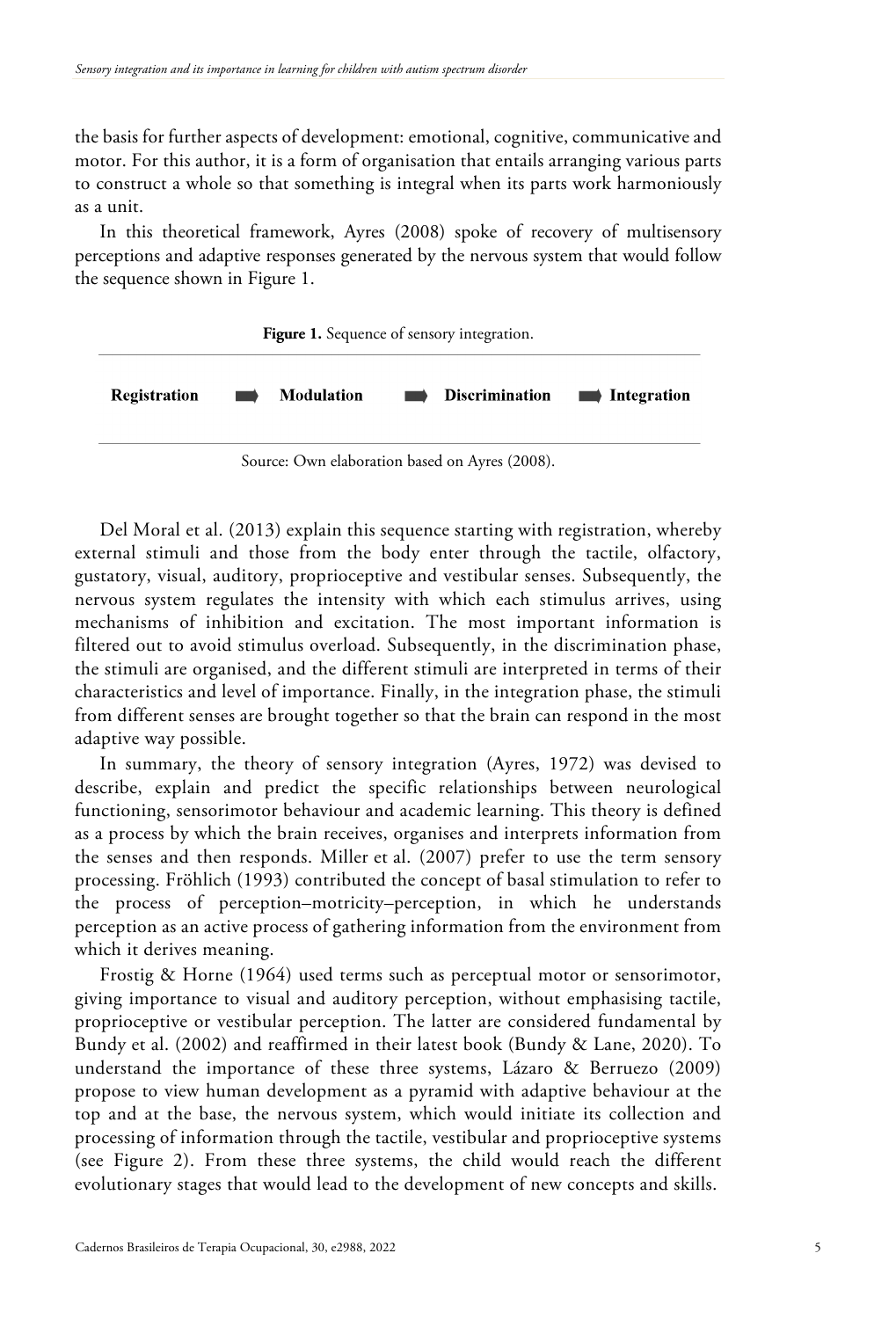#### **Figure 2.** Development pyramid.



DEVELOPMENT PYRAMID

Source: Own elaboration, based on Lázaro & Berruezo (2009).

This theory is already defended by Ayres (2008) when she argues that the sensory integration of each person is built on four steps, at the base of which are tactile, proprioceptive and vestibular sensations. Blanche (Personal Communication, Course "The Sensory Integration Perspective", Chile, May 2009) considers them fundamental. Not only are they the oldest systems and the first in the maturation process, they are the most influential in providing information about the body and influence the interpretation of information from the auditory and visual pathways. These three basic sensations integrate with others as the child progresses up the developmental ladder. Beaudry (2003) comments that individuals go through four stages (first, second, third and fourth levels). Each stage prepares for the next so that, at the end of the process, we have good sensory integration and the individual is able to respond appropriately to both social and academic demands.

#### **Sensory integration dysfunction in children with ASD**

Kanner (1943) described the fascination that certain children with autism presented in the face of sensorial stimuli such as light or reactions, including covering their ears against certain sounds and, though these manifestations were not considered necessary for a diagnosis of autism, some authors, such as Hirstein et al. (2001), already considered them expressions of associated disorders.

According to Rodríguez-Barrionuevo & Rodríguez-Vives (2002), people with ASD usually have significant difficulty in responding correctly to sensory stimuli as a consequence of a perceptual deficit, which, for Rimland (1964), was intrinsic to this disorder. However, though Gowen & Hamilton (2013) do not consider sensory impairments as central aspects of autism, they state that they are very frequently associated and have a significant effect on the quality of life of children with this condition. Indeed, for the first time the American Psychiatric Association's (2013) Manual of mental disorders DSM-5 includes this aspect in the sub-criterion hyper- or hypo-reactivity to sensory stimuli or unusual interest in sensory aspects of the environment, within the criterion of restricted and repetitive behaviour patterns, interests or activities.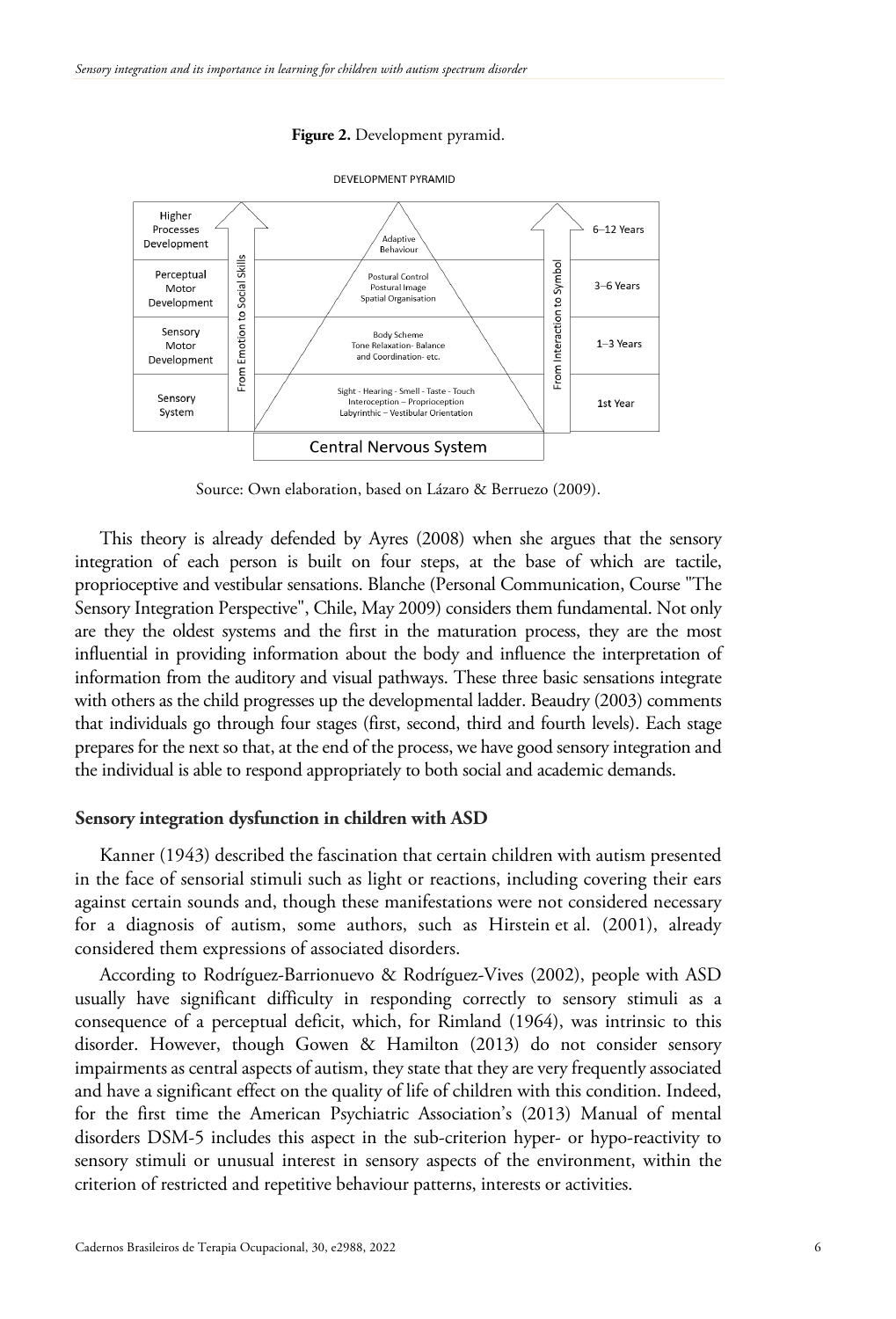Ayres (2008) argued that three main features can be observed that highlight sensory processing difficulties in children with ASD. The first is that children's brains register sensory information incorrectly. Thus, they may pay too much attention to some things and too little to others. Another key aspect is the difficulty they may have in modulating sensory information, especially at the tactile and vestibular level, which is why they may react defensively to tactile sensations and exhibit behaviours that indicate gravitational insecurity. The third and last aspect cited by this author is the difficulty at the cerebral level in wanting to do new or different things. In this vein, Frith (1989) had already argued that children with ASD, by definition, do not present difficulties in gathering information processes, which are carried out normally until this information is interpreted by the brain. This links with Peeters's (2008) postulate when he comments that most children have an innate predisposition to observe and explore the social environment. This predisposition enables the acquisition of certain developmental basics that help them to understand and relate to their environment. This ability that most children have presents difficulties in children with autism. Parents, professionals and even people with autism themselves have commented in numerous publications that sensorial difficulties are part of their way of being (Atwook, 1998).

The number of children presenting these difficulties varies according to study. Baranek et al. (1997) claim that 56% of children with ASD, aged 2–7 years, showed hypersensory responses to presented stimuli.

Atwook (1998) found that around 40% of children with ASD would have sensory processing difficulties. Tomchek & Dunn (2007) concluded in their studies that 95% of children with ASD, aged 3–6 years, had some kind of sensory processing dysfunction. Leekam et al. (2007) reported that more than 90% of children with ASD had sensory abnormalities. Costa & Lampreia (2012) found in their studies that the prevalence is significantly high at 78%. Omairi (2014) argues that between 45% and 96% of children with ASD have sensory processing difficulties.

In their study, Ausderau et al. (2014) found four sensory subtypes in children with ASD (mild, sensitive, moderate and extreme) who showed a level of stability of 91% for more than one year. They also concluded that sensory features in children with autism are frequent, but present heterogeneously.

With regard to age, Scharre & Creedon (1992) argue that many children with ASD present with sensory processing and motor control difficulties at some point in their early development. Leekam et al. (2007) suggested that these symptoms are more evident in younger children. However, Ben-Sasson et al. (2007) maintain the view that there is an increase in sensory processing difficulties in people with autism as they grow older.

On the other hand, Ausderau et al. (2014) argue that these symptoms remain stable throughout child development and are reflected in difficulties in establishing correct social relationships and cognitive development.

In relation to these research studies carried out according to the different sensory modalities, Imperatore & Reinoso (2007) found that, regarding touch, some studies have reported that the coexistence of tactile defence and stereotyped behaviours are frequently present in people with autism, an aspect we also find in Larson's (1982) work. Regarding neurophysiological studies, Barry & James (1988) concluded that children with ASD tend to present hyperresponsive responses. Samson et al. (2006) used evoked potentials and found that children with autism show lower levels of cortical activation than normotypical children in complex event-related auditory activities. Through the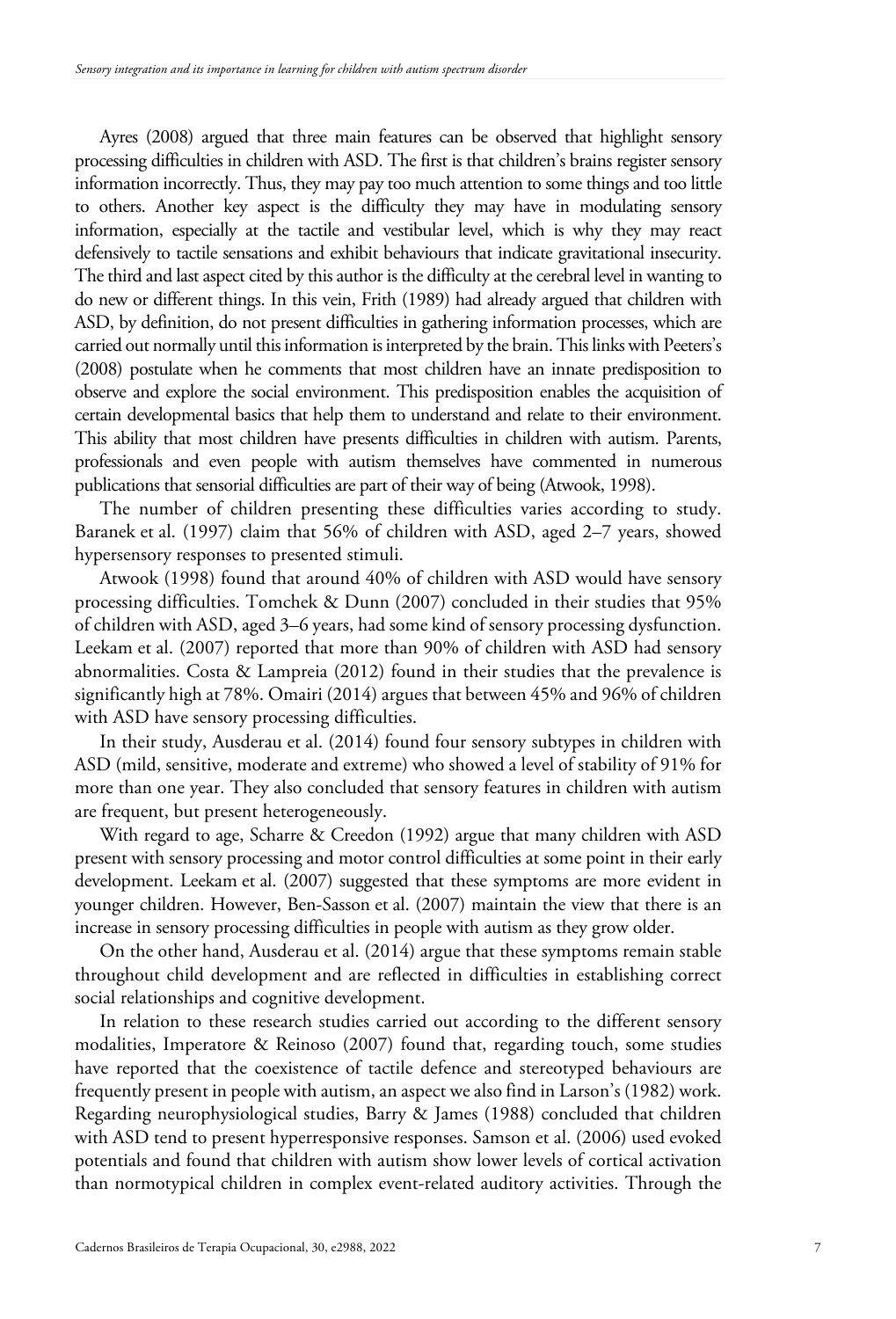use of evoked potentials, Cabrera et al. (2011) also concluded in their studies that a high number of children with ASD had alterations in the somesthetic system.

Regarding hearing, Lepistö et al. (2008) found patterns of auditory hypersensoriality in sounds involving a social component. Gomot et al. (2006) observed in their MRI studies how, in the face of new events, children with autism showed a lower level of activation in the temporoparietal and frontal areas, where changes and distribution of attention, among others, are processed.

Davis et al. (2006) found visual processing difficulties in processing face information. Snijders et al. (2013) found that the atypical steady-state gamma response to contextual modulation in subjects with ASD may capture the relationship between an imbalance in excitatory and inhibitory neural processing and atypical visual processing in ASD.

In their review study, Imperatore & Reinoso (2007) concluded that, although there is no agreement on the preferred pattern, all studies concur that children with ASD have a sensory processing difficulty, a situation recently reaffirmed by Allen & Casey (2017). Adrien et al. (1987) argue that many of these studies relate these difficulties to problems with postural control and praxis.

#### **Types of sensory integration dysfunctions in autism**

In their work, Parham & Mailloux (2001) talk about the concept of sensory integration dysfunction as a difficulty in discriminating, modulating, and coordinating and organising sensations in an adaptive way. This concept is composed of three main patterns:

- 1. *Dyspraxia*. There is difficulty in conceptualising, organising, planning and performing unusual sequences of motor actions, both in handling one's own body and in handling objects. Individuals may be mistakenly considered as unwilling to work and to perform tasks with interest;
- 2. *Sensory discrimination disorder*. The difficulty to interpret the temporal and spatial data of sensory stimuli;
- 3. *Dysfunction of sensory modulation*. Sensory modulation is the ability to regulate and manage one's response to sensory input in a gradual and adaptive manner (Mulligan, 2002). Dysfunction in sensory modulation is the difficulty to regulate the degree and intensity of response to stimuli in an adaptive manner.

Following the work of Imperatore & Reinoso (2007), Table 2 describes the different deficits in sensory modulation.

| Hyposensoriality     | There is a lack of response or insufficient response to sensory stimuli. It may affect one or more<br>senses. |  |
|----------------------|---------------------------------------------------------------------------------------------------------------|--|
| <b>Hypersensory</b>  | There is an exaggerated response to sensory stimuli. It may affect one or more senses.                        |  |
| <b>Mixed Pattern</b> | There is a combined response.                                                                                 |  |

**Table 2.** Deficits in sensory modulation.

Source: Own elaboration based on Imperatore & Reinoso (2007).

Following the work of Bogdashina (2007) and Del Moral et al. (2013), some of the basic characteristics of children with sensory modulation dysfunction for each of the senses are presented in Table 3.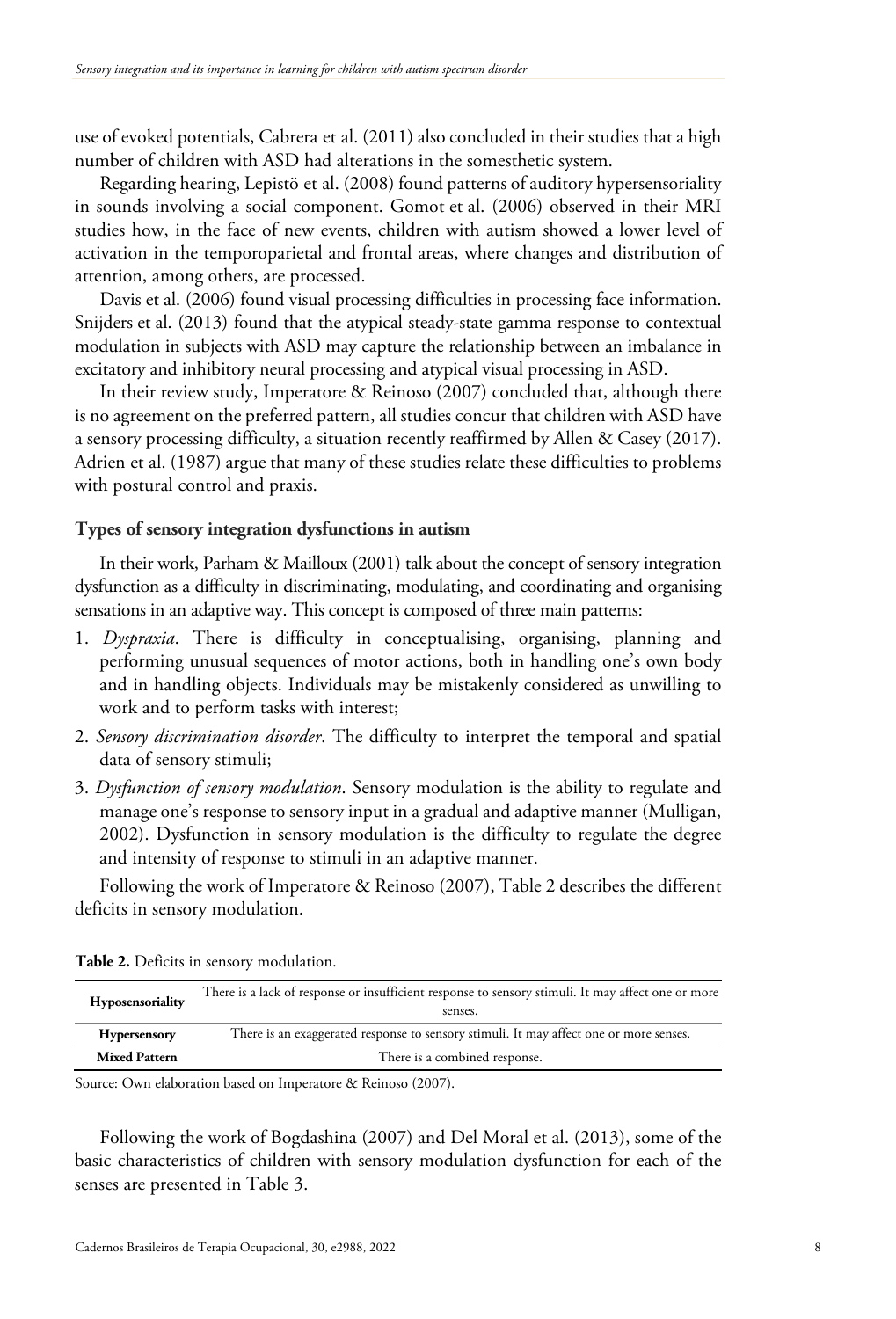|                   | <b>Hyposensitivity</b>                                                                                                                                                                                                                                                                                                                                                                                                                                                                                                                             |
|-------------------|----------------------------------------------------------------------------------------------------------------------------------------------------------------------------------------------------------------------------------------------------------------------------------------------------------------------------------------------------------------------------------------------------------------------------------------------------------------------------------------------------------------------------------------------------|
| <b>Auditory</b>   | These children tend to make noises with their bodies or objects and shout to stimulate themselves.<br>They slam doors open and closed. When they listen to music, they tend to do so at high volume.<br>They tend to be very noisy when playing, and like noisy objects and noisy sequences.                                                                                                                                                                                                                                                       |
| <b>Visual</b>     | They are fascinated by lights, reflections and bright colours and may even look at bright spotlights.<br>They may run their hands around the edges of things to take in more information. They move objects<br>or hands in front of their eyes.                                                                                                                                                                                                                                                                                                    |
| Olfactory         | They smell everything. They smell food before they eat. They are attracted to strong smells.                                                                                                                                                                                                                                                                                                                                                                                                                                                       |
| Taste             | They put everything in their mouths. They eat anything. They regurgitate.                                                                                                                                                                                                                                                                                                                                                                                                                                                                          |
| Tactile           | They continually seek to touch, cuddle or caress.                                                                                                                                                                                                                                                                                                                                                                                                                                                                                                  |
| Vestibular        | They register vestibular stimuli poorly. They perform actions involving a lot of movement with great<br>intensity. They turn around without getting dizzy and continually seek sensations. These children<br>often present difficulties in postural control and in sequencing activities. They have difficulties with<br>attention, fine motor skills and laterality, psychomotor and language delay, and academic difficulties.                                                                                                                   |
| Proprioceptive    | Proprioceptive inputs are insufficiently registered by the brain. They often have low muscle tone and<br>motor difficulties such as clumsiness and lack of coordination. They have poor body control and feel<br>that their body is heavy. They constantly look for support and frequently change position.                                                                                                                                                                                                                                        |
|                   | Hypersensory                                                                                                                                                                                                                                                                                                                                                                                                                                                                                                                                       |
| Auditory          | These children are particularly disturbed by loud sounds such as thunderstorms, rockets and noises<br>made by people. When a sound bothers them, they tend to put their hands over their ears. They often<br>show discomfort in crowds. They perceive frequencies that are unusual for others. They make<br>repetitive noises to avoid hearing other sounds.                                                                                                                                                                                       |
| <b>Visual</b>     | They are bothered by bright lights and tend to cover their eyes. They are frightened by flashes. They<br>tend to look down. They have very acute vision and notice things that go unnoticed by others.                                                                                                                                                                                                                                                                                                                                             |
| Olfactory         | They can repel certain odours and avoid smells.                                                                                                                                                                                                                                                                                                                                                                                                                                                                                                    |
| Taste             | They may be repelled by certain tastes and may vomit easily.<br>Problems with food. They use the tip of their tongue to taste food beforehand. They tend to eat very<br>little.                                                                                                                                                                                                                                                                                                                                                                    |
| Tactile           | They experience tactile stimuli very intensely, even the most gentle. They often find contact<br>uncomfortable. They have difficulties with hyper-reactivity in activities such as dressing, showering,<br>eating, physical contact with people or with certain materials and textures. They react badly when<br>they do not expect contact and try to avoid bodily contact, so they are in a permanent state of alert.<br>They show discomfort when their head is covered, their hair is cut, their teeth are brushed, or their<br>nails are cut. |
| <b>Vestibular</b> | They perceive the stimulus with great intensity and may present two types of reaction: gravitational<br>insecurity and intolerance to movement. In both reactions, children react with fear, even anguish, to<br>movement, which is why they avoid games and exercises that involve movement and balance, such as<br>swings, slides, climbing in high places. They have poor balance.                                                                                                                                                              |
| Proprioceptive    | They continually seek proprioceptive inputs in order to relax and tend to adopt strange postures.<br>They can be confused with children who generate problems or with aggressive children, as they can<br>present self-injurious behaviour or behaviour towards others, as they do not control their strength.<br>They are constantly on the move and have difficulties with attention and academic performance.                                                                                                                                   |

#### **Table 3.** Basic characteristics of sensory modulation dysfunction for each of the senses.

Source: Own elaboration based on Bogdashina (2007) and Del Moral et al. (2013).

#### **Sensory integration and learning**

Ayres (1960) concluded in her research that the child acquires their own motor control following innate sequences influenced by information from the outside. This motor control depends on the neuromotor system and on the help of the proprioceptive and vestibular systems.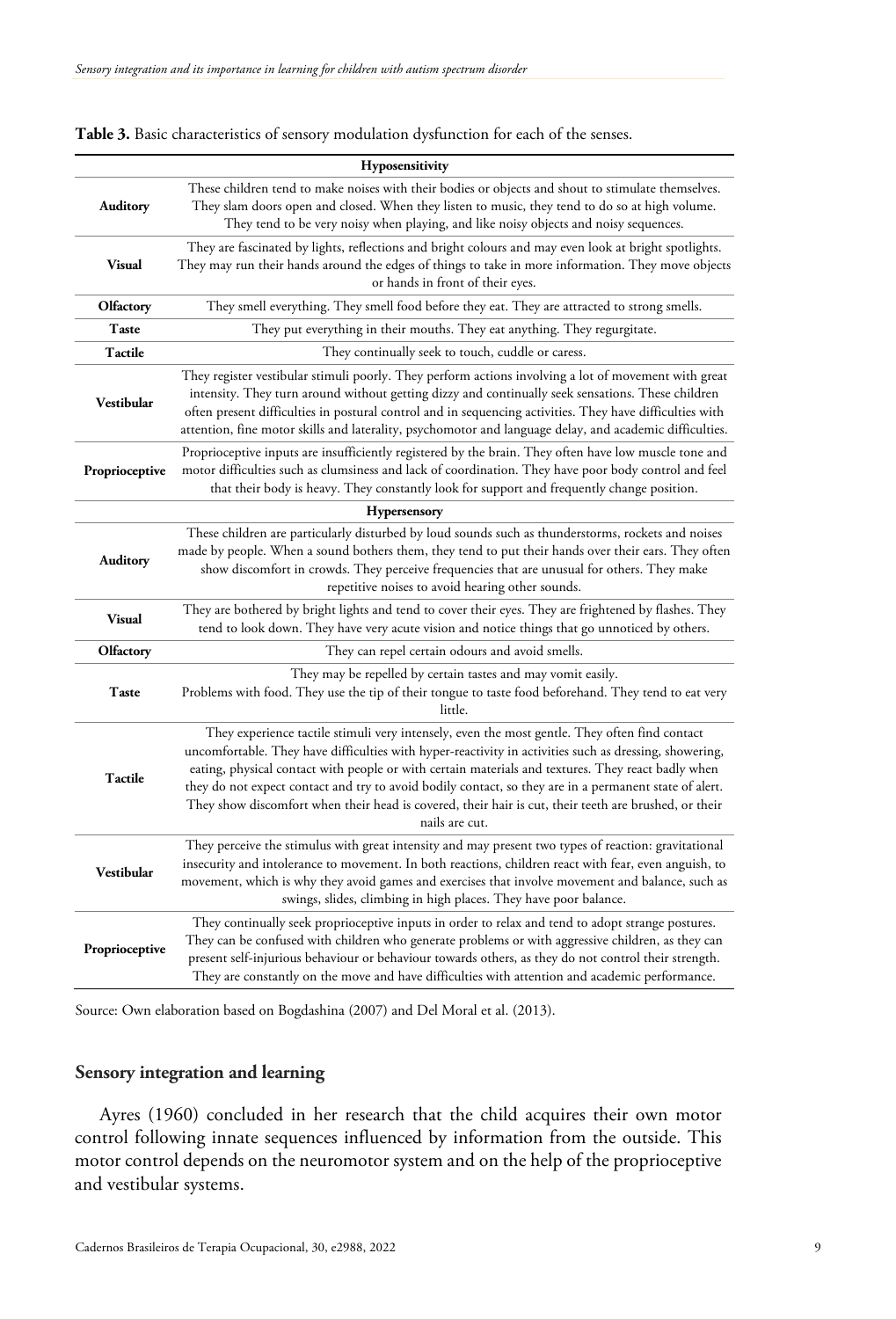Fisher et al. (1991) understand that the process of sensory integration is supported by a theoretical construct that describes the relationship between neurobiology and the environment. Bundy et al. (2002) also argue that learning depends to a large extent on individuals' ability to receive and analyse sensations from movement and the environment, and how they are able to use this to plan and organise their own behaviour. In this sense, Imperatore (2005) comments that people who have presented hyposensoriality in the vestibular, proprioceptive and modulation systems during childhood are seekers of sensations and high-risk activities in adulthood.

Gil et al. (2008) argue that in the early childhood development stage children rely on their bodies and movement as the main vehicles that bring them into contact with the reality around them, thus enabling them to gain their first insights into the world in which they are growing and developing. Similarly, Greedfield (2007) and Rodríguez (2009), cited in Lázaro et al. (2010), argue that the brain can only know the world and its own mind through its own body.

In a review of the concept, Smith et al. (2007) argue that, through an understanding of the term sensory integration, specific strategies can be developed to intervene in sensory difficulties that are interfering with a person's functional development. Ortiz (2014) comments that the theory of sensory integration entails stimulating and improving the neurophysiology of stimulus processing, thereby enhancing the organisation of the sensation of one's own body and the surrounding environment. In the same line, Wuang et al. (2020) indicate that interventions aimed at improving bodily functions are indispensable.

Lázaro (2004) argues that proper sensory and perceptual–motor integration contributes greatly to learning, so that failures in this integration process hinder learning. León (2015) argues that children with sensory integration difficulties struggle to respond to their environments in an adaptive way and find it difficult to move to a more regulated state of alertness.

Along the same lines, Varela et al. (2014) comment that these children grapple to make sense of everything that happens around them.

Wertheimer (1912) already considered that psychological activities such as learning, memory, or thinking depend on a correct perceptual organisation of stimuli, which is supported by McCormick et al. (2016) when they argue that the atypical integration of sensory stimuli hinders academic and social learning. In this regard, Carte et al. (1984) found that 70% of students with learning and behavioural difficulties have sensory integration difficulties. Beaudry (2006) comments that many children with sensory immaturity also have difficulties with language, attention and motor control. Thus, in a longitudinal study, Parham (1998) argued how sensory integration difficulties can be used to predict academic performance. In the same vein, Bravo (2004) comments that perception is the basis of learning, since it is thanks to perception that the information that reaches us through the senses is interpreted, allowing us to create cognitive concepts.

Ayres (2008) outlined the following aspects to be considered in the relationship between sensory integration and learning:

Sometimes learning and behavioural difficulties may be based on incorrect sensory integration. Even children with a normal IQ, or even higher, may have difficulties at school, both academically and behaviourally, regardless of the family environment in which they develop.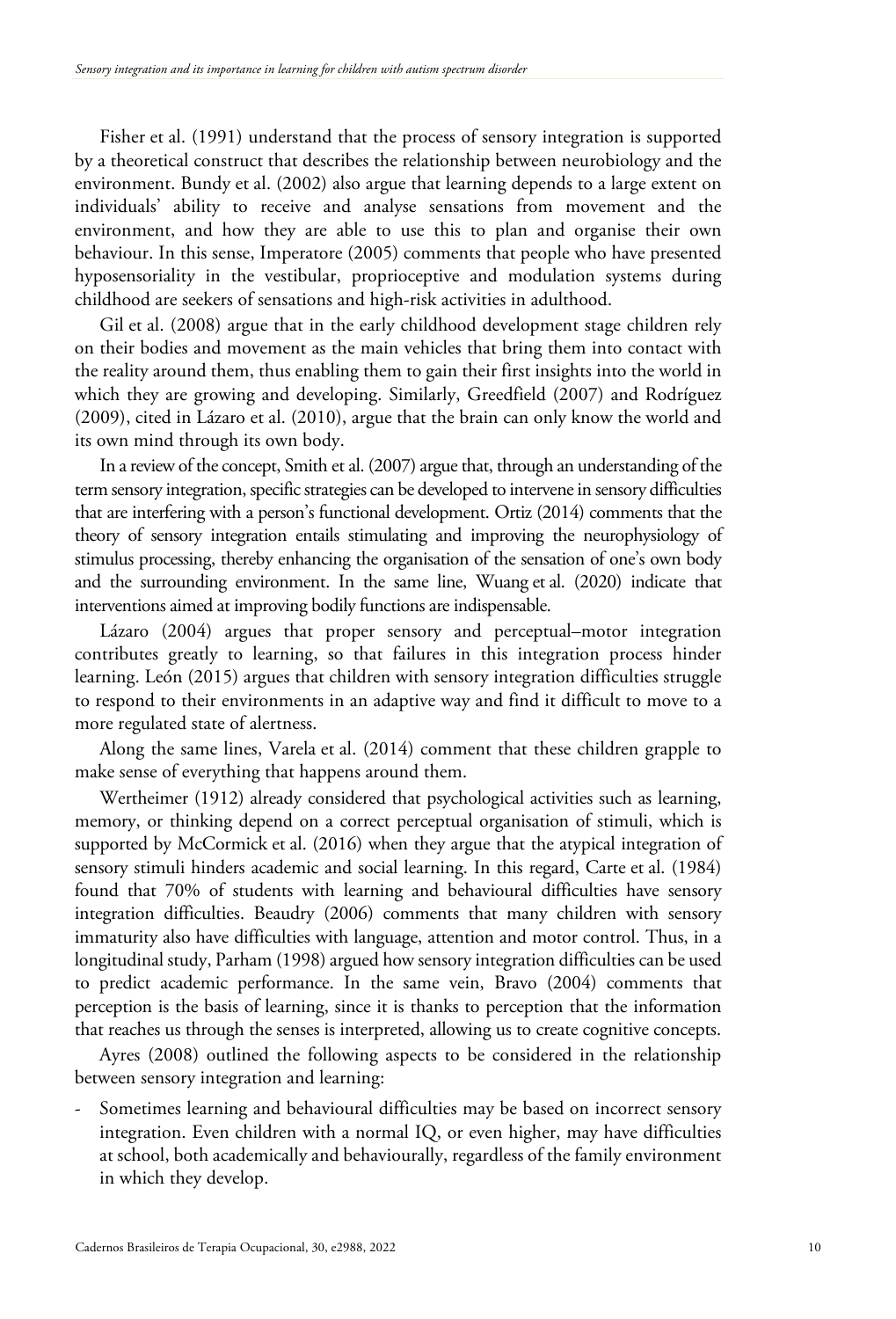- Some of the common symptoms that may lead us to suspect a dysfunction in sensory integration would be:
- Hyperactivity or distractibility
- Behavioural problems
- Speech and language delays
- Problems with muscle tone and coordination
- Learning difficulties in school, such as difficulties in literacy or mathematics
- Fine and gross motor difficulties.
- These difficulties also make the pupil feel clumsier and disorientated at playtime, and they may be the victim of teasing and isolation from their classmates, generating a feeling of inadequacy that can be generalised to all classroom work.
- Sensory and motor stimulation during the early years of childhood help to create new neural connections that allow for better integration of sensory and motor processes.

Beaudry (2006) states that many of the behavioural disorders and/or motor incoordination could be based on difficulties in sensory processing, and attaches vital importance to early detection processes to prevent possible learning difficulties. Intervention could result in an improvement in a person's quality of life at a later age. Chuang et al. (2012) reinforce this concept in their studies by finding a direct relationship between difficulties in sensory processing in children with ASD and their behavioural manifestations. For Tudela & Abad (2019), the self-injurious and self-stimulatory behaviours presented by some people with ASD are mainly due to difficulties in their sensory processing. On the other hand, and along the same lines, Lee et al. (2018) confirm the value and efficacy of a sensory integration programme in reducing stereotypical behaviour and improving sensory processing. They suggest that vestibular–proprioceptive activities may be more effective in treating stereotypical behaviour compared to tactile activities.

Caicedo (2017) argues that there is a significant relationship between sensory integration and academic development. Serna et al. (2017) add that sensory integration difficulties not only affect academic but also social and emotional development. At the same time, these authors observe in their work that children who have difficulties in vestibular system development also experience difficulties in reading and writing, mathematics and sport. Erazo (2017) concludes that sensory integration continues to be an important variable in academic performance. De Abreu (2018) corroborates this by arguing that children who score low in sensory integration also score low in academic achievement. Navarrete (2018) argues that none of the classical learning theories integrate sensory strategies that help in perception management, which is key to the construction of learning. The author argues that the teaching–learning process ceases to be functional in the classroom when the teacher uses a single strategy for all students; therefore, in the opposite sense, she argues that sensory strategies are flexible and adaptable to all academic levels, and when carried out from a didactic approach, they produce an impact on student learning. However, research in this area is scarce. Cardoso & Blanco (2019) therefore encourage studies that both measure the fidelity of sensory integration and verify the applicability of sensory strategies in the activities proposed in the classroom to support school inclusion of students with ASD.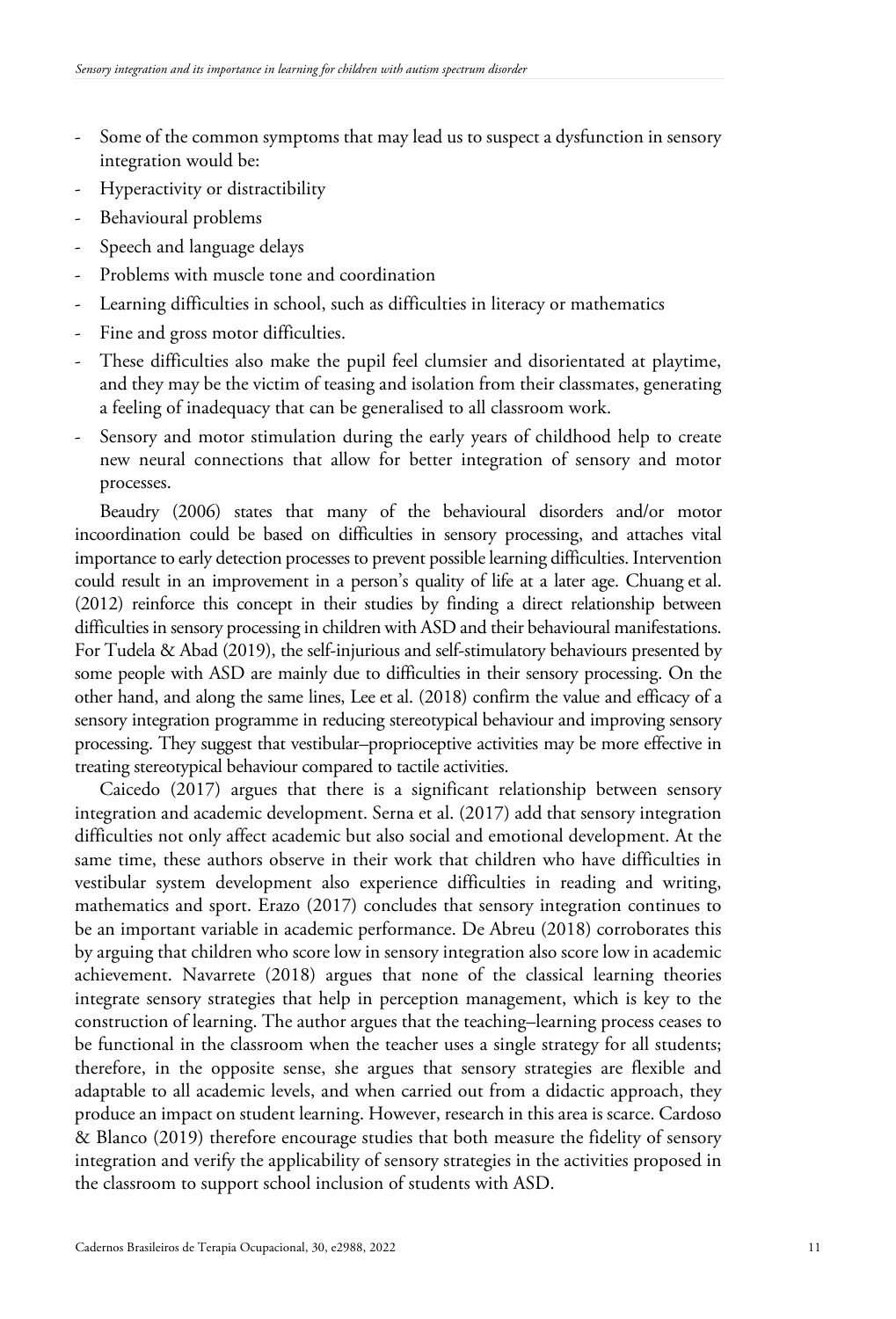# **Summary and Conclusions**

This review aimed to address the concept of sensory integration and its influence on learning, especially in children with ASD. Studies related to basic psychological processes indicate that human perception is a mental construct that is produced from the reception of stimuli received by the nervous system and from one's own personal experiences. When the brain receives these stimuli, it carries out a process that results in the elaboration of a response. To the extent that this response is adaptive, it is considered that there has been a correct sensory integration.

The literature supports the idea that children with ASD often present difficulties in this process of sensory integration, and that this is the explanatory cause of some of the learning and behavioural problems they present. Understanding and addressing the sensory integration processes in the people who make up this group are of paramount importance because they influence educational and social inclusion.

In our opinion, two developments in the last decade highlight the crucial role of sensory integration processes in autism. On the one hand, inclusion as a diagnostic criterion in the DSM-5 Manual (American Psychiatric Association, 2013) and, on the other, the search for interventions based on scientific evidence to improve sensory integration processes in this group. In relation to this latter aspect, it should be noted that, for the first time, in 2021, Ayres' sensory integration approach was included as a practice based on scientific evidence by an international organisation such as the National Clearinghouse for Autism Evidence and Practice (NCAEP) (Hume et al., 2021).

Our work provides a narrative synthesis of the need to address processes related to sensory integration in order to support the awareness-raising process for professionals and families who care for children with ASD, and thus favour the stimulation of these cognitive and physiological processes that are so important in the autonomous development of children with ASD in everyday activities.

The limitations of the present work include the limited focus of the study, as it has been centred on establishing the conceptual delimitation of sensory integration, the peculiarities of sensory integration processes in people with ASD and the relationships between sensory integration processes and learning. However, we consider that this is a very broad field to investigate, as more research is needed on the neurological, physiological and psychological studies that can explain the problems of sensory input, integration and output in people with ASD (Kilroy et al., 2019). These studies should be accompanied by research on assessment tools to explore the peculiarities of sensory integration difficulties in these people (Jorquera-Cabrera et al., 2017), and to find intervention techniques and procedures based on scientific evidence that enable the stimulation and development of the complex sensory integration processes that seem to be affected in people with ASD (Schaaf et al., 2018).

# **References**

Adrien, J. L., Ornitz, E., Barthelemy, C., Sauvage, D., & Lelord, G. (1987). The presence or absence of certain behaviors associated with infantile autism in severely retarded autistic and nonautistic retarded children and very young normal children. *Journal of Autism and Developmental Disorders*, *17*(3), 407-416. http://dx.doi.org/10.1007/BF01487069.

Aguilera Eguía, R. (2014). ¿Revisión sistemática, revisión narrativa o metaanálisis? *Revista de la Sociedad Española del Dolor*, *21*(6), 359-360. http://dx.doi.org/10.4321/S1134-80462014000600010.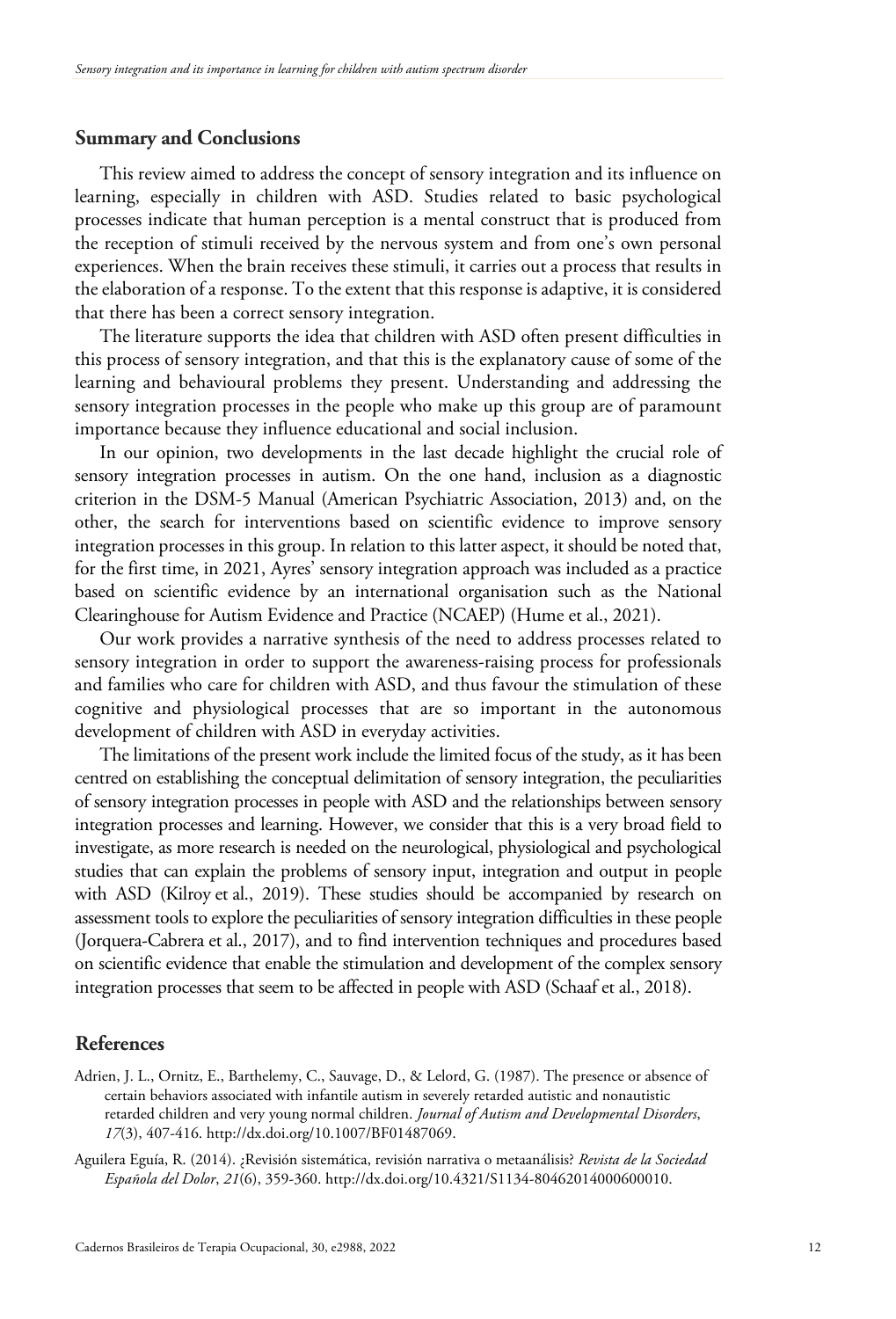- Allen, S., & Casey, J. (2017). Developmental coordination disorders and sensory processing and integration: Incidence, associations and co-morbidities. *British Journal of Occupational Therapy*, *80*(9), 549-557.
- American Psychiatric Association APA. (2013). *Manual Diagnóstico y Estadístico de los Trastornos Mentales 5 (DSM-5)*. Barcelona: Masson.
- Atwook, T. (1998). *Asperger's Syndrome: A Guide for parents and professionals.* London: Jésica Kingsley Publications.
- Ausderau, K., Furlong, M., Sideris, J., Bulluck, J., Little, L., Watson, L., Boyd, B., Belger, A., Dickie, V., & Baranek, G. (2014). Sensory subtypes in children with autism spectrum disorder: latent profile transition analysis using a national survey of sensory features. *Journal of Child Psychology and Psychiatry, and Allied Disciplines*, *55*(8), 935-944. http://dx.doi.org/10.1111/jcpp.12219.
- Ayres, A. (1972). *Sensory integration and learning disorders.* Los Angeles: Western Psychological Services.
- Ayres, A. (2008). *La integración sensorial en los niños: Desafíos sensoriales ocultos.* Madrid: TEA Ediciones.
- Ayres, A. J. (1960). Occupational therapy for motor disorders resulting from impairment of the central nervous system. *Rehabilitation Literature*, *21*, 302-310. PMID:13685383.
- Baranek, G., Foster, L., & Berkson, G. (1997). Tactile defensiveness and stereotyped behaviors. *The American Journal of Occupational Therapy*, *51*(2), 91-95. http://dx.doi.org/10.5014/ajot.51.2.91.
- Barry, R., & James, A. (1988). Coding of stimulus parameters in autistic, retarded and normal children: evidence for a two-factor theory of autism. *International Journal of Psychophysiology*, *6*(2), 139-149. http://dx.doi.org/10.1016/0167-8760(88)90045-1.
- Beaudry, I. (2003). *Problemas de aprendizaje en la infancia: La descoordinación motriz, la hiperactividad y las dificultades académicas desde el enfoque de la teoría de la integración sensorial.* Oviedo: Nobel.
- Beaudry, I. (2006). Un trastorno en el procesamiento sensorial es frecuentemente la causa de problemas de aprendizaje, conducta y coordinación motriz en niños. *Boletín de la Sociedad de Pediatría de Asturias, Cantabria, Castilla y León*, *46*(197), 200-203. Recuperado el 12 de agosto de 2019, de http://www.ibeaudry.com/BolPediatr2006\_46\_200-203.pdf
- Ben-Sasson, A., Cermak, S. A., Orsmond, G. I., Tager-Flusberg, H., Carter, A. S., Kadlec, M. B., & Dunn, W. (2007). Extreme sensory modulation behaviors in toddlers with autism spectrum disorders. *American Occupational Therapy Association*, *61*(5), 584-592. http://dx.doi.org/10.5014/ajot.61.5.584.
- Bogdashina, O. (2007). *Percepción sensorial en el Autismo y Síndrome de Asperger: experiencias sensoriales diferentes, mundos perceptivos diferentes.* Ávila: Asociación Autismo Ávila.
- Bravo, L. (2004). Las destrezas perceptuales y los retos en el aprendizaje de la lectura y escritura: una guía para la exploración y comprensión de dificultades específicas. *Actualidades Investigativas en Educación*, *4*(1), 2-23. http://dx.doi.org/10.15517/AIE.V4I1.9047.
- Bundy, A., & Lane, S. (2020) *Sensory Integration: Theory and Practice.* Philadelphia: F.A. Davis Company.
- Bundy, A., Lane, S., & Murray, E. (2002). *Sensory integration: Theory and practice.* Philadelphia: F. A. Davis Company.
- Cabrera, I., Báez, M., Maragoto, C., Galvizu, R., Vera, H., & Ortega, M. (2011). Ción funcional de sistemas sensoriales mediante potenciales evocados en niños con trastornos del espectro autista. *Revista Electrónica Trimestral de Enfermería Global*, *10*(24*)*, 39-45.
- Caicedo, J. (2017). *Relación entre las dificultades de integración sensorial, la lecto-escritura y aritmética en niños de 7-9 años* (Trabajo Fin de Máster). Universidad internacional de la Rioja, España.
- Cardoso, N. R., & Blanco, M. B. (2019). Terapia de integração sensorial e o transtorno do espectro autista: uma revisão sistemática de literatura. *Revista Conhecimento Online*, *1*, 108-125.
- Carte, E., Morrison, D., Sublett, J., Uemura, A., & Setrakian, W. (1984). Sensory integration theory: a trial of a specific neurodevelopmental therapy for the remediation of learning disabilities. *Journal of Developmental and Behavioral Pediatrics*, *5*(4), 189-194. http://dx.doi.org/10.1097/00004703- 198408000-00006.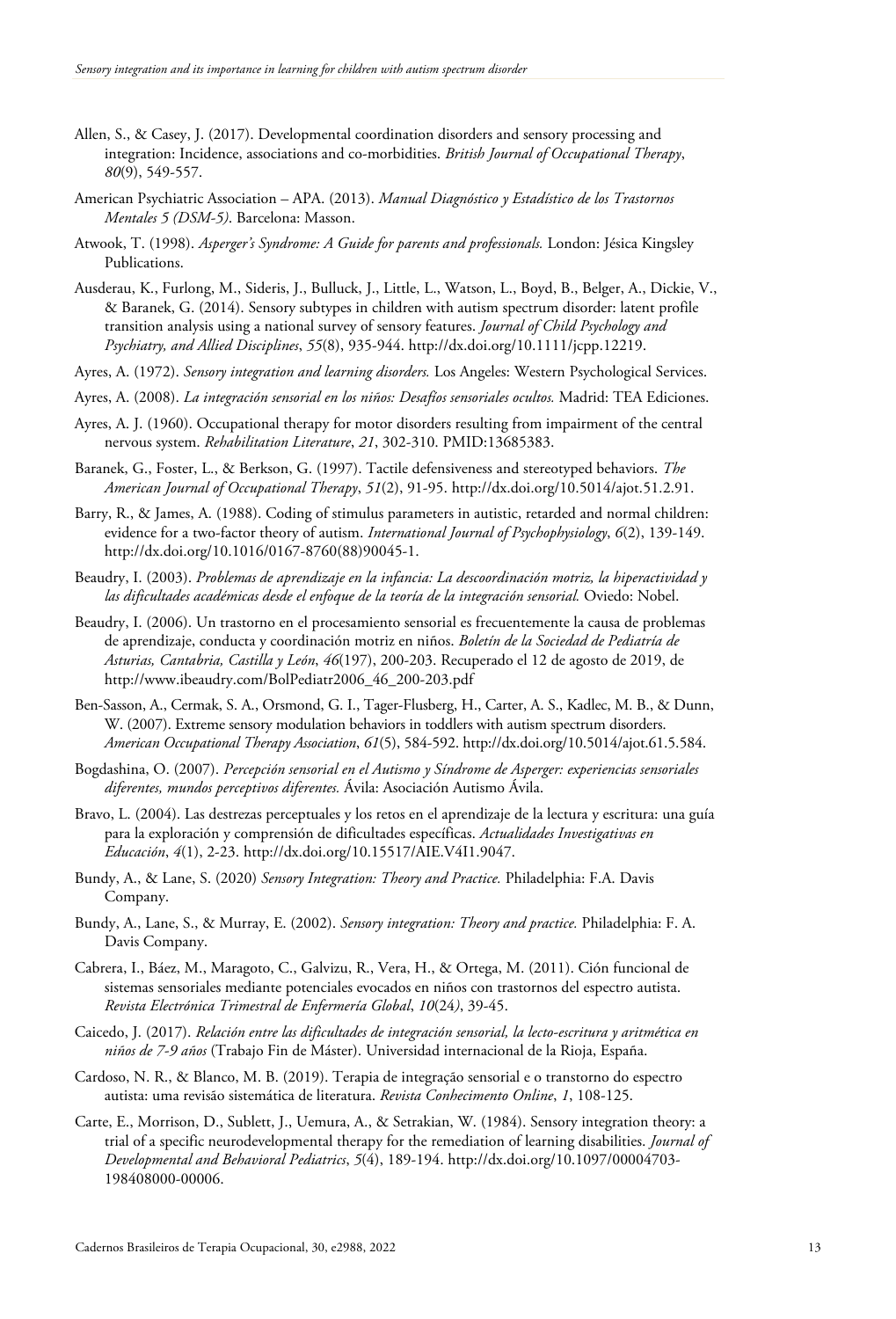- Chuang, I. C., Tseng, M. H., Lu, L., & Shieh, J. Y. (2012). Sensory correlates of difficult temperament characteristics in preschool children with autism. *Research in Autism Spectrum Disorders*, *6*(3), 988- 995. http://dx.doi.org/10.1016/j.rasd.2012.01.002.
- Costa, R., & Lampreia, C. (2012). Findings on sensory deficits in autism: implications for understanding the disorder. *Psychology & Neuroscience*, *5*(2), 231-237. http://dx.doi.org/10.1590/S1983- 32882012000200014.
- Davis, R., Bockbrader, M., Murphy, R., Hetrick, W., & O'Donnell, B. (2006). Subjective perceptual distortions and visual dysfunction in children with autism. *Journal of Autism and Developmental Disorders*, *36*(2), 199-210. http://dx.doi.org/10.1007/s10803-005-0055-0.
- De Abreu, J. (2018). Influencia del procesamiento sensorial en el rendimiento académico: análisis del perfil sensorial de niños del aula p5 de la Escuela Pablo Neruda y su influencia en el rendimiento académico. *TOG (A Coruña)*, *15*(27), 71-78.
- Del Moral, G., Pastor, M., & Sanz, P. (2013). Del marco teórico de integración sensorial al modelo clínico de intervención. *TOG (A Coruña)*, *10*(17), 25.
- Erazo, O. (2017). Descripción del riesgo y deficiencia de la integración sensorial, aprendizaje, afectividad y conducta en estudiantes de primaria de un colegio oficial. *Revista Enfoques*, *2*(1), 13-33. http://dx.doi.org/10.24267/23898798.201.
- Fernández-Abascal, E., Martín, M. D., & Domínguez, J. (2001). *Procesos psicológicos*. Madrid: Pirámide.
- Fisher, A., Murray, E., & Bundy, A. (1991). *Sensory Integration: Theory and Practice.* Philadelphia: F. A. Davis.
- Frith, U. (1989). *Autism: Explaining the enigma.* Oxford: Basil Backwell.
- Fröhlich, A. (1993). *La stimulation basale*. Lucerna: SZH/SPC.
- Frostig, M., & Horne, H. (1964). *The Frostig program for the development visual perception.* Chicago: Teacher`s Guide.
- Gil, P., Contreras, O., & Gómez, I. (2008). Habilidades motrices en la infancia y su desarrollo desde una educación física animada. *Revista Iberoamericana de Educación*, *47*(1), 71-96.
- Gomot, M., Bernard, F., Davis, M., Belmonte, M., Ashwin, C., Bullmore, E., & Baron-Cohen, S. (2006). Change detection in children with autism: an auditory event-related fMRI study. *NeuroImage*, *29*(2), 475-484. http://dx.doi.org/10.1016/j.neuroimage.2005.07.027.
- Gowen, E., & Hamilton, A. (2013). Motor habilities in autism: a review using a computacional context. *Journal of Autism and Developmental Disorders*, *43*(2), 323-344. http://dx.doi.org/10.1007/s10803-012-1574-0.
- Hirstein, W., Iversen, P., & Ramachandran, V. (2001). Autonomic responses of autistic children to people and objects. *Proceedings of the Royal Society of London. Series B, Biological Sciences*, *268*(1479), 1883-1888. http://dx.doi.org/10.1098/rspb.2001.1724.
- Hume, K., Steinbrenner, J. R., Odom, S. L., Morin, K. L., Nowell, S. W., Tomaszewski, B., Szendrey, S., McIntyre, N. S., Yücesoy-Özkan, S., & Savage, M. N. (2021). Evidence-based practices for children, youth, and young adults with autism: third generation review. *Journal of Autism and Developmental Disorders*, *51*, 4013-4032. http://dx.doi.org/10.1007/s10803-020-04844-2.
- Imperatore, E. (2005). Déficit de integración sensorial: Efectos a largo plazo sobre la ocupación el juego. *Revista Chilena de Terapia Ocupacional*, *5*, 1-6. http://dx.doi.org/10.5354/0719-5346.2010.100.
- Imperatore, E., & Reinoso, G. (2007). Revisión de la literatura: déficit de procesamiento sensorial en el espectro del autismo. *Revista Chilena de Terapia Ocupacional*, *7*, 59-68. http://dx.doi.org/10.5354/0719-5346.2010.79.
- Jorquera-Cabrera, S., Romero-Ayuso, D., Rodriguez-Gil, G., & Triviño-Juárez, J. M. (2017). Assessment of sensory processing characteristics in children between 3 and 11 years old: a systematic review. *Frontiers in Pediatrics*, *5*, 1-18. http://dx.doi.org/10.3389/fped.2017.00057.
- Kanner, L. (1943). Autistic disturbances of affective contact. *Nervous Child*, *2*, 217-250.
- Kilroy, E., Aziz-Zadeh, L., & Cermak, S. (2019). Ayres theories of autism and sensory integration revisited: what contemporary neuroscience has to say. *Brain Sciences*, *9*(3), 68. http://dx.doi.org/10.3390/brainsci9030068.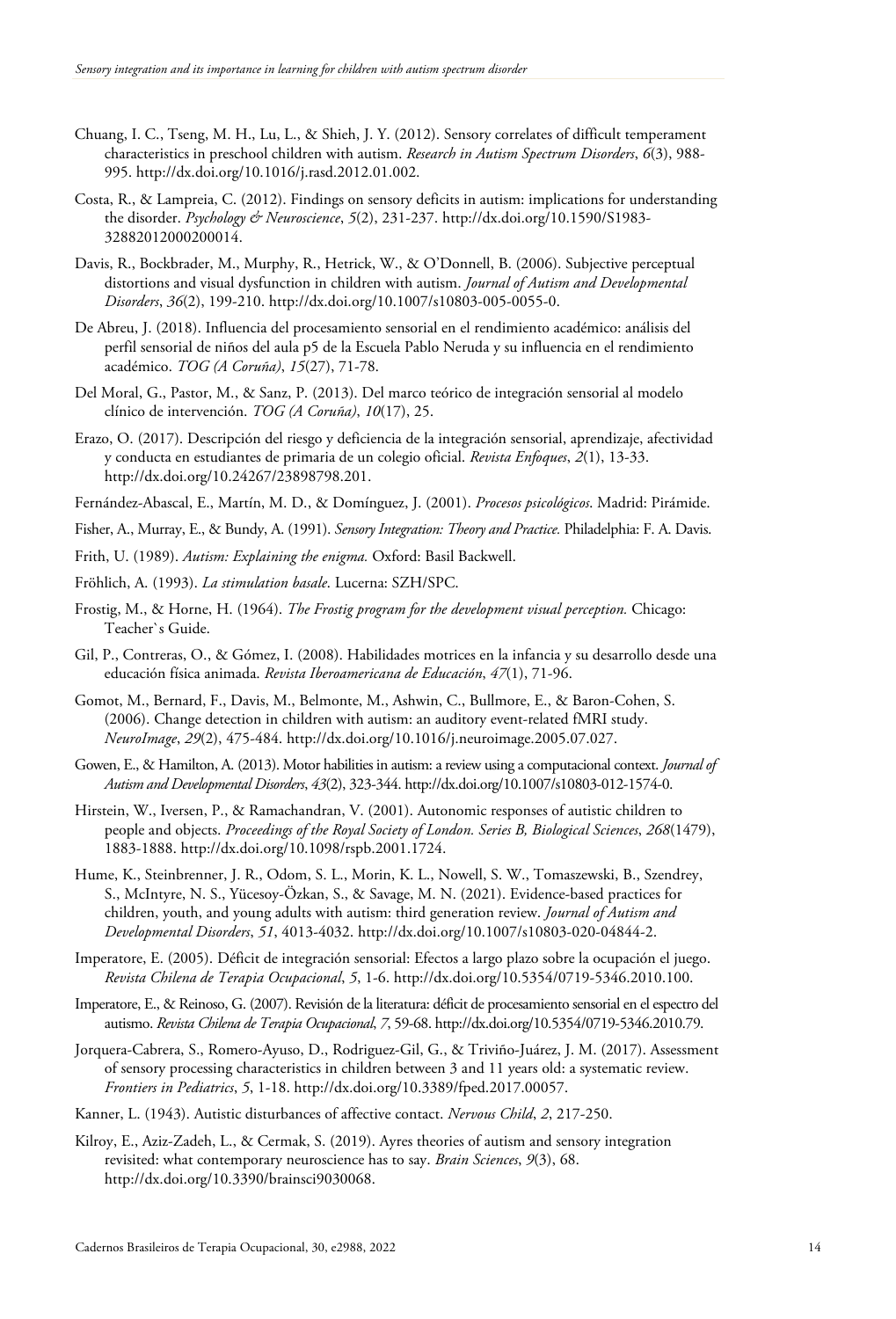- Larson, K. A. (1982). The sensory history of developmentally delayed children with and without tactile defensiveness. *American Occupational Therapy Association*, *36*(9), 590-596. http://dx.doi.org/10.5014/ajot.36.9.590.
- Lázaro, A. (2004). *Gigantes con zancos. El placer de aprender a través del equilibrio*. Zaragoza: Mira editores.
- Lázaro, A. (2008). Estimulación vestibular en educación infantil. *Revista Interuniversitaria de Formación del Profesorado*, *62*(22), 165-174.
- Lázaro, A., & Berruezo, P. (2009). La pirámide del desarrollo humano. *Revista Iberoamericana de Psicomotricidad y Técnicas Corporales*, *9*(34), 15-42.
- Lázaro, A., Blasco, S., & Lagranja, A. (2010). La integración sensorial en el aula multisensorial y de relajación: estudio de dos casos. *Revista Electrónica Universitaria de Formación del Profesorado*, *13*(4), 321-324.
- Lee, J. H., Bang, Y. S., & Ju, E. S. (2018). The Influence of Sensory Integration Program on the Stereotypic Behavior of Children with Autistic Spectrum Disorder–Comparison between Tactile and Vestibular Proprioceptive Sensory Activities. *Journal of the Korea Entertainment Industry Association*, *12*(7), 339-351.
- Leekam, S. R., Nieto, C., Libby, S. J., Wing, L., & Gould, J. (2007). Describing the sensory abnormalities of children and adults with autism. *Journal of Autism and Developmental Disorders*, *37*(5), 894-910. http://dx.doi.org/10.1007/s10803-006-0218-7.
- León, I. (2015). *Beneficios de la integración sensorial y el autismo* (Trabajo Fin de Grado). Universidad de Zaragoza, España.
- Lepistö, T., Kajander, M., Vanhala, R., Alku, P., Huotilainen, M., Näätänen, R., & Kujala, T. (2008). The perception of invariant speech features in children with autism. *Biological Psychology*, *77*(1), 25- 31. http://dx.doi.org/10.1016/j.biopsycho.2007.08.010.
- McCormick, C., Hepburn, S., Young, G., & Rogers, S. (2016). Sensory symptoms in children with autism spectrum disorder, other developmental disorders and typical development: a longitudinal study. *Autism*, *20*(5), 572-579. http://dx.doi.org/10.1177/1362361315599755.
- Miller, L., Anzalone, M., Lane, S., Cermak, S., & Osten, E. (2007). Concept evolution in sensory integration: a proposed nosology for diagnosis. *The American Journal of Occupational Therapy*, *61*(2), 135-140. http://dx.doi.org/10.5014/ajot.61.2.135.
- Mulligan, S. (2002). Advances in sensory integration research. In A. C. Bundy & S. J. Lane (Eds.), *Sensory integration: Theory and practice* (pp. 397- 411). Philadelphia: F. A. Davis.
- Navarrete, A. (2018). Estrategias sensoriales con un enfoque didáctico para impulsar el aprendizaje por competencias. *Revista Iberoamericana de Producción Académica y Gestión Educativa, 5*(10), 1-12. Recuperado el 12 de agosto de 2019, de https://www.pag.org.mx/index.php/PAG/article/view/753.
- Omairi, C. (2014). *Autismo: perspectivas no dia a dia.* Curitiba: Editora Íthala.
- Ortiz, J. (2014). Terapia de integración sensorial en niños con trastorno de espectro autista. *TOG (A Coruña)*, *11*(19), 1-13.
- Osorio, C. (2018). La percepción en la publicidad vs la percepción en la psicología. *Colección Académica de Ciencias Sociales*, *5*(1), 50-59.
- Parham, L. D., & Mailloux, Z. (2001). *Occupational therapy for children*. St. Louis: Mosby Sensory integration.
- Parham, L. D. (1998). The relationship of sensory integrative development to achievement in elementary students: four-year longitudinal patterns. *The Occupational Therapy Journal of Research*, *18*(3), 105- 127. http://dx.doi.org/10.1177/153944929801800304.
- Peeters, T. (2008). *Autismo: de la comprensión teórica a la intervención educativa*. Ávila: Autismo Ávila.
- Rimland, B. (1964). *Infantile Autism: The Syndrome and its implications for a neural Theory of behavior.* New York: Appleton-Century-Crofts, Educational Meredith Publishing Company.
- Robertson, C. E., & Baron-Cohen, S. (2017). Sensory perception in autism. *Nature Reviews. Neuroscience*, *18*(11), 671-684. http://dx.doi.org/10.1038/nrn.2017.112.
- Rodríguez-Barrionuevo, A. C., & Rodríguez-Vives, M. A. (2002). Diagnóstico clínico del autismo. *Revista de Neurología*, *34*(1), 72-77.